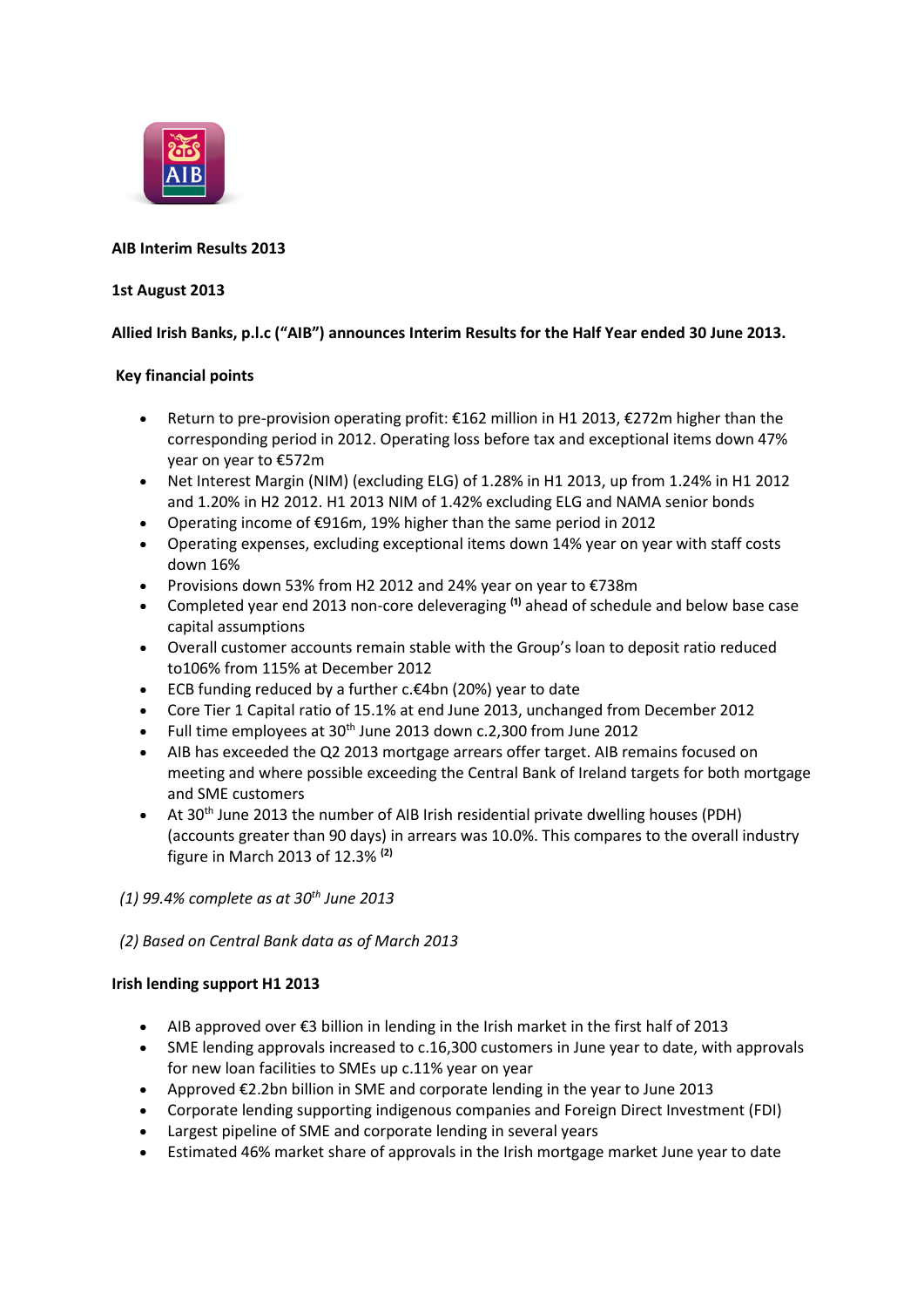AIB's Chief Executive, David Duffy, described the interim results as encouraging adding that he expects the positive performance to continue.

"We are mid-way through a three year plan to return to sustainable profitability. While we have met our key strategic objectives to date, we acknowledge the continuing challenges that lie ahead.

"The bank's results for the first half of 2013 demonstrate that our strategy for stabilisation and recovery is delivering results. We are seeing a steady improvement in our operating performance and a return to pre-provision operating profit. Iexpect that overall progress made in the first half of 2013 will continue through this year.

"Although the economic environment remains challenging we have observed early positive trends in the SME, corporate and mortgage sectors. AIB approved over €3 billion in lending in the Irish market in the first half of 2013 and we are well positioned to actively support growth in the economy," he said.

**-ENDS-**

**For further information, please contact:**

Enda Johnson

Head of Corporate Affairs &Strategy

AIB Bankcentre

Dublin

Tel: +353-1-7726010

email: [enda.m.johnson@aib.ie](mailto:enda.m.johnson@aib.ie)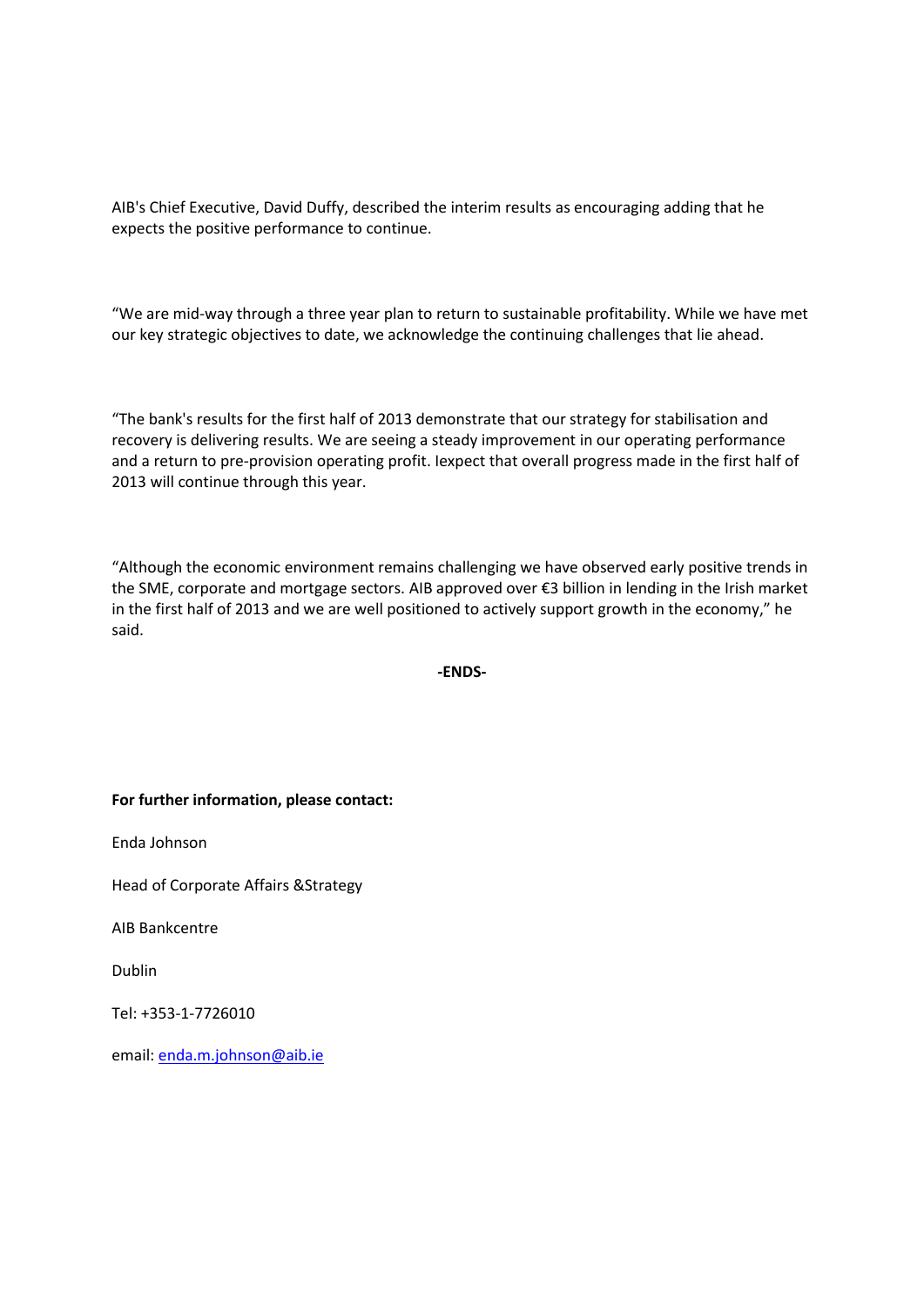Niamh Hennessy

Media Relations Manager

AIB Bankcentre

Dublin

Tel: +353-1-7721382

email: [niamh.n.hennessy@aib.ie](mailto:niamh.n.hennessy@aib.ie)

#### **Forward-looking statements**

A number of statements we will be making in our presentation and in the accompanying slides will not be based on historical fact but will be "forward-looking statements" within the meaning of Section 27A of the US Securities Act of 1933 (as amended) and Section 21E of the US Securities Exchange Act of 1934 (as amended), with respect to the financial condition, results of operations and business of the Group and certain of the plans and objectives of the Group. In particular, among other statements in this presentation, with regard to management objectives, trends in results of operations, margins, risk management, competition and the impact of changes in International Financial Reporting Standards are forward-looking in nature. These forward-looking statements can be identified by the fact that they do not relate only to historical or current facts. Forward-looking statements sometimes use words such as 'aim', 'anticipate', 'target', 'expect', 'estimate', 'intend', 'plan', 'goal', 'believe', 'may', 'could', 'will', 'seek', 'continue', 'should', 'assume', or other words of similar meaning. Examples of forward-looking statements include among others, statements regarding the Group's future financial position, income growth, loan losses, business strategy, projected costs, capital ratios, estimates of capital expenditures, and plans and objectives for future operations. Because such statements are inherently subject to risks and uncertainties, actual results may differ materially from those expressed or implied by such forward-looking information. By their nature, forward-looking statements involve risk and uncertainty because they relate to events and depend on circumstances that will occur in the future. There are a number of factors that could cause actual results and developments to differ materially from those expressed or implied by these forward-looking statements. These 'Risk factors' include, but are not limited to the Group's access to funding and liquidity which is adversely affected by the financial instability within the Eurozone, contagion risks disrupting the financial markets, constraints on liquidity and market reaction to factors affecting Ireland and the Irish economy, the Group's markets, particularly for retail deposits, at risk from more intense competition, the Group's business being adversely affected by a further deterioration in economic and market conditions, general economic conditions being very challenging for our mortgage and other lending customers and increase the risk of payment default, the depressed Irish property prices may give rise to increased losses experienced by the Group, the Group faces market risks, including non-trading interest rate risk, the Group is subject to rigorous and demanding Government supervision and oversight, the Group may be subject to the risk of having insufficient capital to meet increased regulatory requirements, the Group's business activities must comply with increasing levels of regulation, the Group's participation in the NAMA Programme gives rise to certain residual financial risks, the Group may be adversely affected by further austerity and budget measures introduced by the Irish Government, the value of certain financial instruments recorded at fair value is determined using financial models incorporating assumptions, judgements and estimates that may change over time, or may ultimately not turn out to be accurate, the Group's